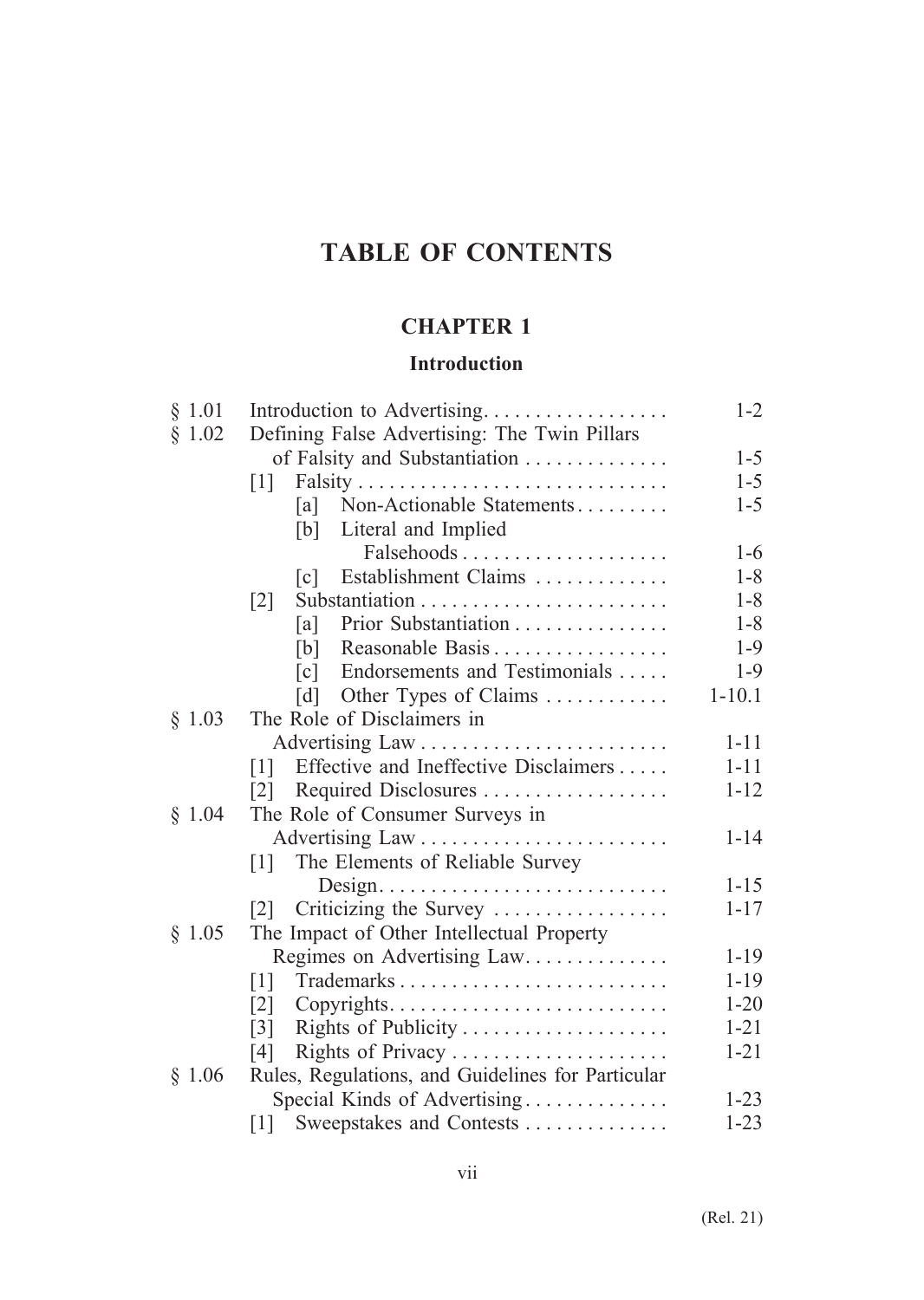### viii **THE LAW OF ADVERTISING**

|        | Direct Marketing<br>[2]                  | $1 - 24$ |
|--------|------------------------------------------|----------|
|        | $\lceil 3 \rceil$                        | $1 - 25$ |
|        | Other Special Advertising Issues<br>14 I | $1 - 26$ |
| § 1.07 | The Procedures Governing Advertising     |          |
|        |                                          | $1 - 28$ |
|        | 1                                        | $1 - 28$ |
|        | [2]                                      | $1-29$   |
|        | Self-Regulation<br>$\lceil 3 \rceil$     | $1 - 30$ |
|        | Television Networks<br>[4]               | $1 - 30$ |
| \$1.08 | The Remedies for False Advertising       | $1 - 31$ |
|        | Preliminary Injunctive Relief<br> 1      | $1 - 31$ |
|        | Money Damages<br> 2                      | $1 - 32$ |
|        | Costs and Attorneys' Fees<br>131         | $1 - 33$ |
|        |                                          |          |

# **CHAPTER 2**

# **False, Unfair or Deceptive Advertising**

| § 2.01 |                                                 |            |  |  |  |
|--------|-------------------------------------------------|------------|--|--|--|
| § 2.02 | Definition of False, Unfair or Deceptive        |            |  |  |  |
|        |                                                 | $2 - 3$    |  |  |  |
|        | False Statement of Fact v. Protected<br> 1      |            |  |  |  |
|        | Statement of Opinion                            | $2 - 4$    |  |  |  |
|        | Advertising, Promotion and Commercial<br> 2     |            |  |  |  |
|        | Speech                                          | $2 - 9$    |  |  |  |
|        | $\lceil 3 \rceil$                               | $2 - 19$   |  |  |  |
|        | The Credulous Consumer<br>[a]                   | $2 - 19$   |  |  |  |
|        | The Reasonable Consumer<br>[b]                  | $2 - 21$   |  |  |  |
|        | The Sophisticated Consumer<br>$\lceil c \rceil$ | $2 - 24.1$ |  |  |  |
|        | A "Not Insubstantial Number"<br>[d]             |            |  |  |  |
|        | of Consumers                                    | $2 - 25$   |  |  |  |
|        | Knowledge and Intent<br> e                      | $2 - 28$   |  |  |  |
|        | $[4]$                                           | $2 - 30$   |  |  |  |
|        | 151                                             | $2 - 36$   |  |  |  |
| § 2.03 | Evaluating Advertising Claims in the Context    |            |  |  |  |
|        | of the Advertisement                            | $2 - 40$   |  |  |  |
| § 2.04 | False Express Claims                            | $2 - 44$   |  |  |  |
| § 2.05 | False Implied Claims                            | $2 - 51$   |  |  |  |
| § 2.06 | Determining the Nature of the Claim             | $2 - 53$   |  |  |  |
| § 2.07 | False Establishment Claims                      | $2 - 56$   |  |  |  |
| § 2.08 | False Comparative Claims                        | $2 - 60$   |  |  |  |
| § 2.09 | False Demonstrations and                        |            |  |  |  |
|        | Dramatizations                                  | $2 - 64$   |  |  |  |
| § 2.10 | Omissions as False Claims                       | $2 - 66.1$ |  |  |  |
|        | Lanham Act<br> 1                                | $2 - 66.1$ |  |  |  |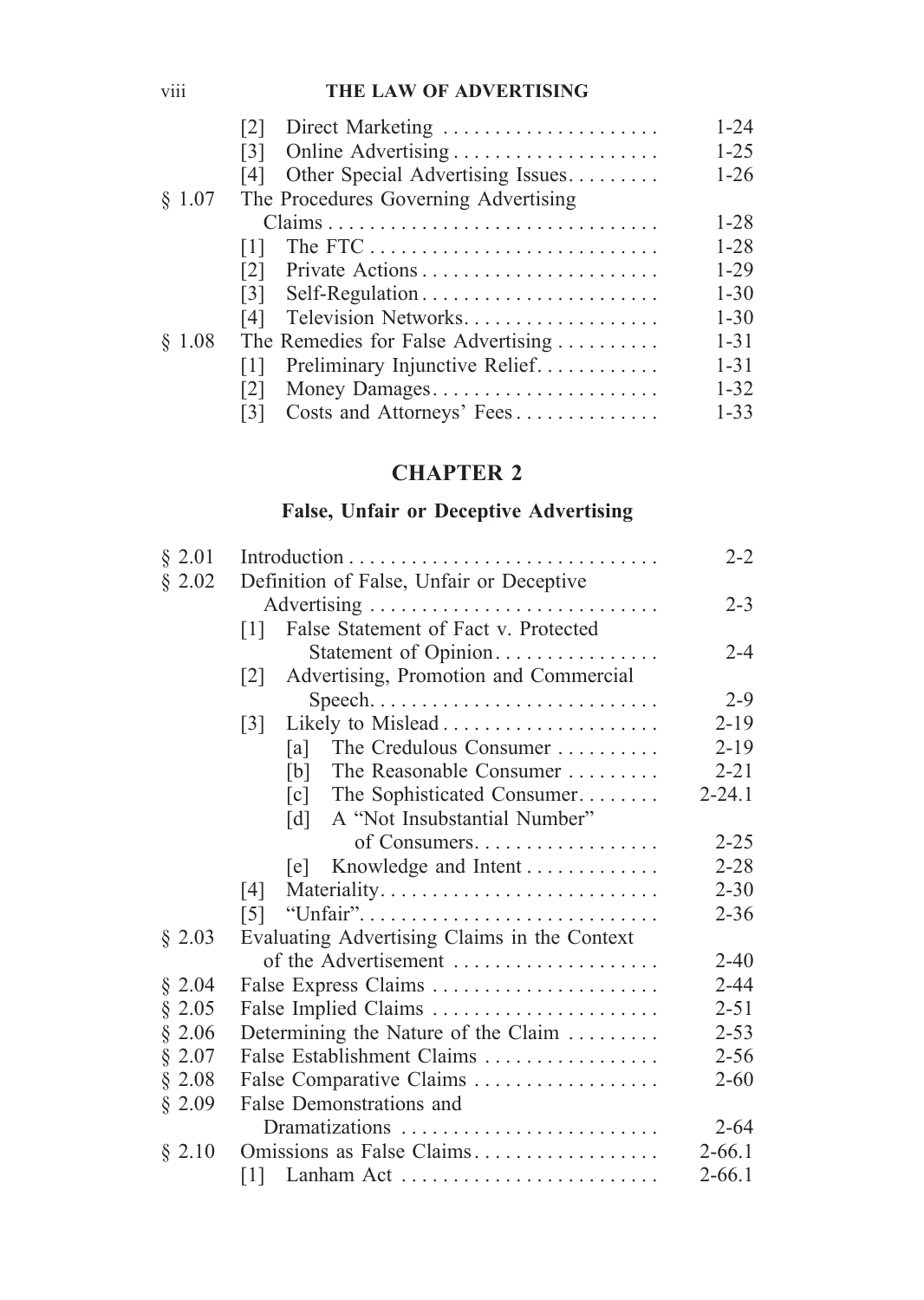#### **TABLE OF CONTENTS** ix

|        |                                          | $2 - 68$ |  |  |
|--------|------------------------------------------|----------|--|--|
|        |                                          | $2 - 69$ |  |  |
|        |                                          |          |  |  |
| \$2.12 |                                          | $2 - 74$ |  |  |
|        | General Claim<br>111                     | $2 - 77$ |  |  |
|        | Incapable of Measurement<br> 2           | $2 - 81$ |  |  |
|        | Presented as Subjective Statement<br>131 | $2 - 83$ |  |  |
|        | [4] Unlikely to Be Relied on by          |          |  |  |
|        |                                          | $2 - 86$ |  |  |
|        |                                          |          |  |  |

# **CHAPTER 3**

### **Claim Substantiation**

| § 3.01 |                                                           | $3 - 3$    |
|--------|-----------------------------------------------------------|------------|
| § 3.02 | Overview of Substantiation Requirements                   | $3 - 4$    |
|        | The Prior Substantiation Requirement<br>$\lceil 1 \rceil$ | $3 - 4$    |
|        | The "Reasonable Basis" Requirement<br>$\lceil 2 \rceil$   | $3 - 6$    |
|        | Establishment Claims<br>[a]                               | $3 - 7$    |
|        | Non-Establishment Claims<br>[b]                           | $3-9$      |
|        | $\lceil c \rceil$                                         | $3 - 10$   |
| § 3.03 | Recurring Issues with Scientific Studies and              |            |
|        | Survey Evidence                                           | $3 - 11$   |
|        | Industry Standard Tests and Non-Standard<br> 1            |            |
|        | Proprietary Testing                                       | $3 - 12$   |
|        | Test Design and Protocol<br>$\lceil 2 \rceil$             | $3 - 14$   |
|        | Statistical Significance<br>$\lceil 3 \rceil$             | $3 - 20$   |
|        | Proper Sample Size<br>[4]                                 | $3 - 22$   |
|        | Survey Evidence<br>$\lceil 5 \rceil$                      | $3 - 23$   |
|        | Relying on Third-Party Testing<br>[6]                     | $3 - 25$   |
|        | [a] Government-Mandated Testing                           |            |
|        | and Regulatory Approval                                   | $3 - 25$   |
|        | Good Housekeeping Testing<br>[b]                          | $3 - 26$   |
|        | Consumer Reports Testing<br>$\lceil c \rceil$             | $3 - 28$   |
| § 3.04 | Substantiating Endorsement and Testimonial                |            |
|        |                                                           | $3 - 29$   |
|        | Endorsement Claims<br>$\lceil 1 \rceil$                   | $3-29$     |
|        | Expert Endorsement Claims<br>[a]                          | $3 - 32.1$ |
|        | Organizational and Endorsement<br>[b]                     |            |
|        |                                                           | $3 - 33$   |
|        | Claims That a Product or Service<br>$\lceil 2 \rceil$     |            |
|        | is "Preferred"                                            | $3 - 35$   |
|        | Claims That a Product or Service<br>$\lceil 3 \rceil$     |            |
|        | is "Recommended"                                          | $3 - 36$   |
|        | Consumer Testimonial Claims<br>[4]                        | $3 - 39$   |
|        |                                                           |            |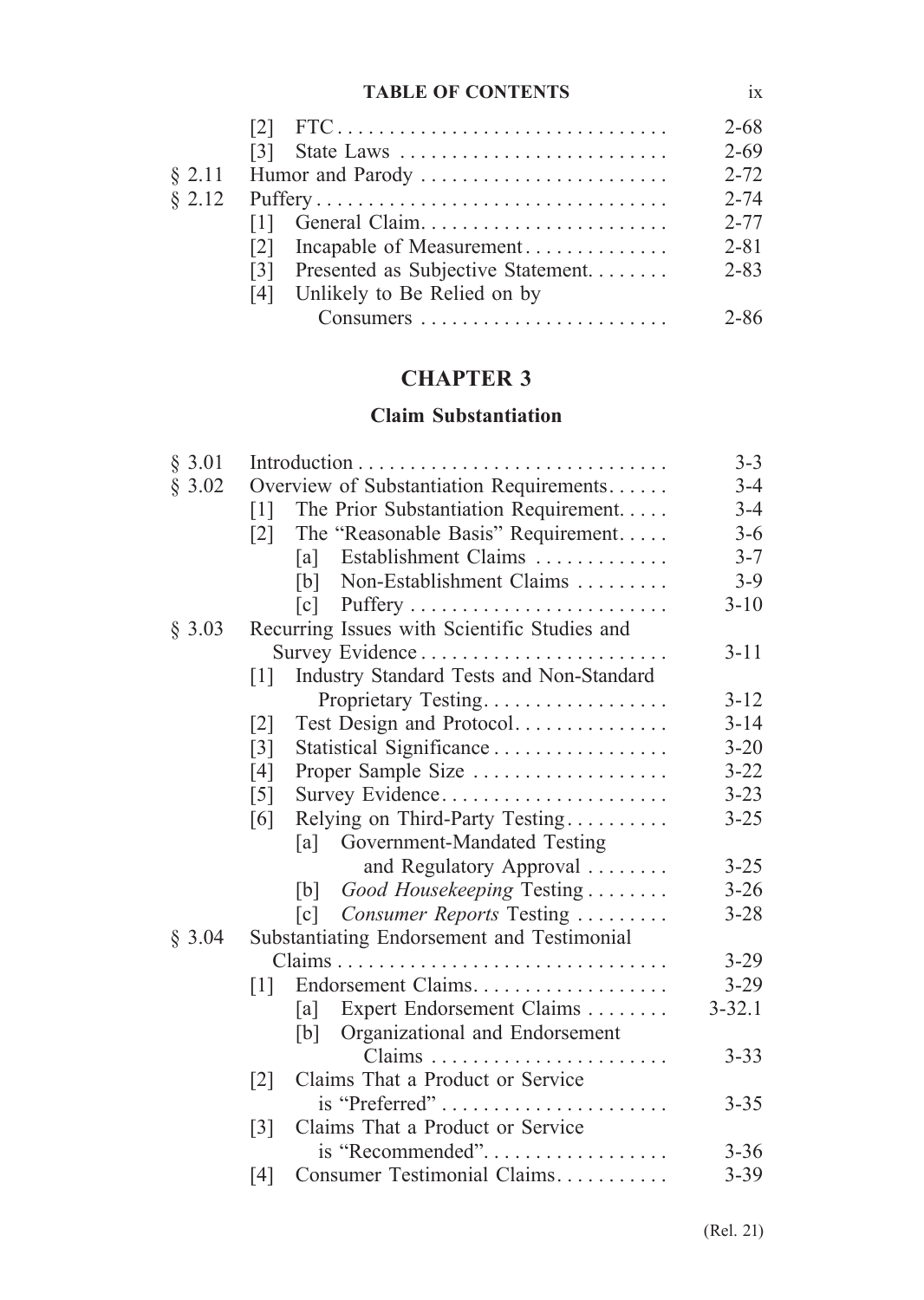#### x **THE LAW OF ADVERTISING**

| § 3.05 | Substantiating Claims for FDA-Regulated               |            |
|--------|-------------------------------------------------------|------------|
|        | Products (Other than Food and                         |            |
|        |                                                       | $3-43$     |
|        | Prescription Drugs<br>$\lceil 1 \rceil$               | $3-43$     |
|        | $\lceil 2 \rceil$<br>Over-the-Counter Drugs           | $3 - 44$   |
|        | Medical Devices<br>$\lceil 3 \rceil$                  | $3-46$     |
|        | Cosmetic Products<br>[4]                              | $3 - 48$   |
| § 3.06 | Substantiating Claims for Food and Dietary            |            |
|        |                                                       | $3 - 53$   |
| § 3.07 | Substantiating Quality and Ingredient Claims          | $3 - 55$   |
|        | "New" Claims<br>$\lceil 1 \rceil$                     | $3 - 55$   |
|        | $\lceil 2 \rceil$                                     | $3 - 58$   |
|        | $\lceil 3 \rceil$                                     | $3 - 59$   |
|        | "Natural" Claims<br>[4]                               | $3 - 61$   |
|        | Evaporated Cane Juice Claims<br>$\lceil 5 \rceil$     | $3 - 65$   |
|        | "Pure" Claims<br>[6]                                  | $3 - 66$   |
|        | Environmental Claims<br>$\lceil 7 \rceil$             | $3 - 66$   |
|        | Ozone-Safe and Ozone-Friendly<br>[a]                  | $3 - 69$   |
|        | Degradable or Compostable<br>[b]                      | $3 - 69$   |
|        | Non-Toxic or Free-of<br>$\lceil c \rceil$             | $3 - 70.1$ |
|        | [d]<br>Recyclable/Refillable                          | $3 - 71$   |
|        | [e]<br>Recycled Content                               | $3 - 72$   |
|        | $\lceil f \rceil$<br>Energy/Resource Saving           | $3 - 73$   |
|        | Renewable Energy or<br>[g]                            |            |
|        | Renewable Materials                                   | $3 - 74$   |
|        | Certifications and Seals of Approval<br>[h]           | $3 - 74$   |
|        | Carbon Offsets<br>$\lceil i \rceil$                   | $3 - 74.2$ |
| \$3.08 | Substantiating Product Line Claims                    | $3 - 75$   |
| § 3.09 | Substantiating Price Claims                           | $3 - 77$   |
|        | "Free" Claims<br>$\lceil 1 \rceil$                    | $3 - 77$   |
|        | "Sale" or "Reduced Price" Claims<br>$\lceil 2 \rceil$ | $3 - 79$   |
|        | Guarding Against Bait and Switch<br>$\lceil 3 \rceil$ |            |
|        |                                                       | $3 - 81$   |
| § 3.10 | Substantiating Origin Claims                          | $3 - 82.2$ |
|        | "Made In USA" Claims<br>$\lceil 1 \rceil$             | $3 - 82.2$ |
|        | Claims Regarding Specific States<br>$\lceil 2 \rceil$ |            |
|        |                                                       | $3 - 82.4$ |
|        | Claims Regarding "Local" Food<br>$\lceil 3 \rceil$    | $3 - 82.5$ |
| § 3.11 | Substantiating Comparative Claims                     | $3 - 82.7$ |
|        | Comparative Claims Involving<br>$\lceil 1 \rceil$     |            |
|        |                                                       | $3 - 83$   |
|        |                                                       |            |
|        | Comparative Pricing Claims<br> 2                      | $3 - 85$   |
| § 3.12 | <b>Substantiation Issues With Guarantees</b>          |            |
|        | and Warranties                                        | $3 - 89$   |
| § 3.13 | Substantiation Checklist                              | $3-91$     |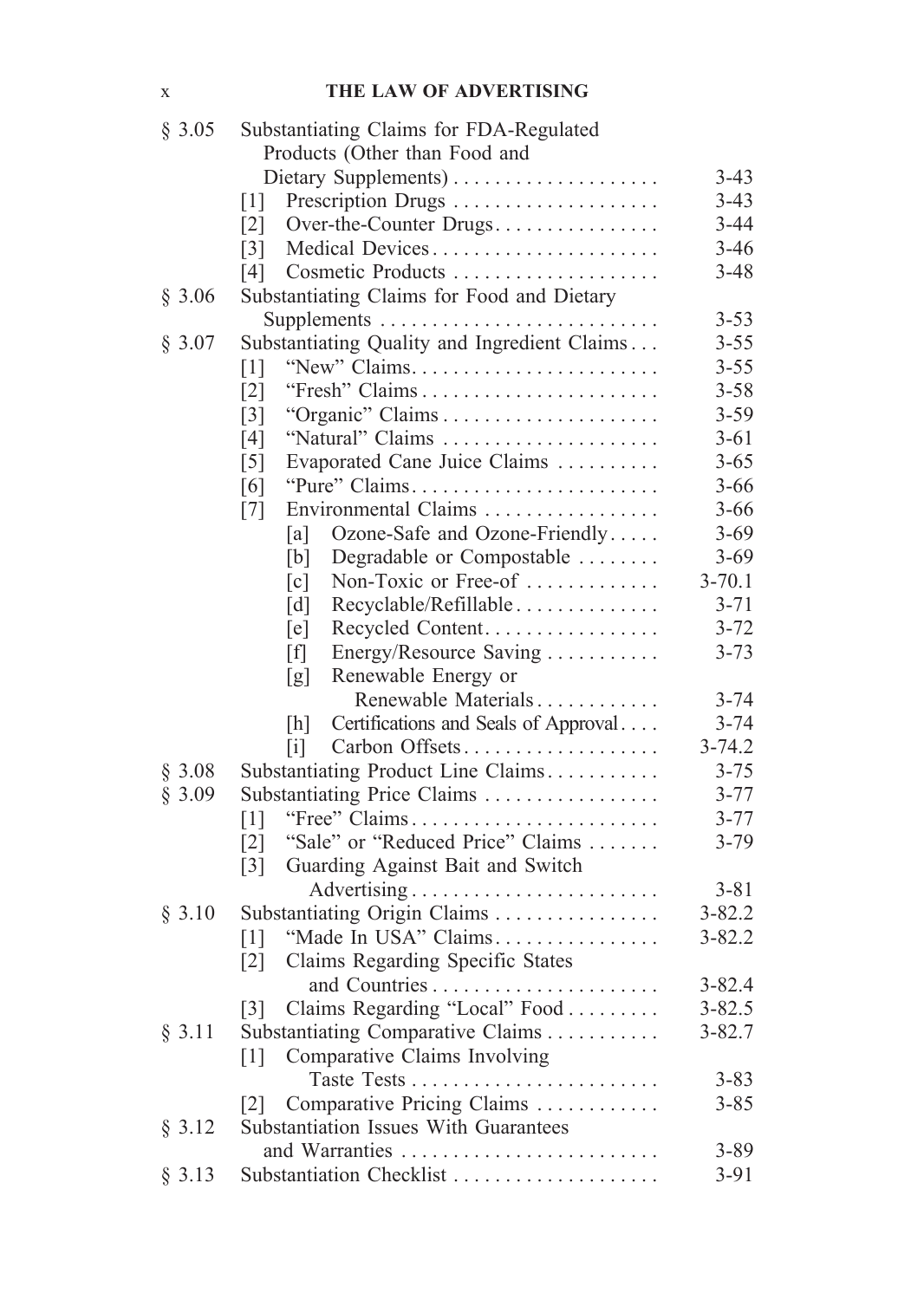#### **TABLE OF CONTENTS** xi

# **CHAPTER 4**

#### **Disclosures and Disclaimers**

| § 4.01 |                                                                           | $4 - 3$    |
|--------|---------------------------------------------------------------------------|------------|
| § 4.02 | Guidelines for Effective Disclaimers                                      | $4 - 5$    |
|        | Proximity and Placement<br>$\lceil 1 \rceil$                              | $4 - 7$    |
|        | $\lceil 2 \rceil$                                                         | $4 - 10$   |
|        | Duration and Repetition<br>$\lceil 3 \rceil$                              | $4 - 13$   |
|        | Appropriateness to the Medium<br>[4]                                      | $4 - 13$   |
|        | $\lceil 5 \rceil$<br>Understandable Language                              | $4 - 16$   |
| § 4.03 | Ineffective Disclaimers                                                   | $4 - 18$   |
|        | Disclaimers May Not Cure Literal<br>[1]                                   |            |
|        | Falsehoods                                                                | $4 - 18$   |
|        | Disclaimers May Not Contradict the<br>$\lceil 2 \rceil$                   |            |
|        | Main Message                                                              | $4 - 20$   |
| § 4.04 |                                                                           | $4 - 21$   |
|        | Federal Trade Commission Regulations<br>$\lceil 1 \rceil$                 | $4 - 21$   |
|        | Endorsements and Testimonials<br>$\lceil 2 \rceil$                        | $4 - 21$   |
|        | Specific Goods and Services<br>$\lceil 3 \rceil$                          | $4 - 25$   |
|        | Household Appliances<br>[a]                                               | $4 - 25$   |
|        | Jewelry and Precious Metals<br>[b]                                        | $4 - 26$   |
|        | Clothing and Textiles<br>$\lceil c \rceil$                                | $4 - 26.1$ |
|        | $\lceil d \rceil$                                                         | $4 - 28$   |
|        | Warranties<br>[e]                                                         | $4 - 29$   |
|        | Presale Availability<br>$\mathbf{ii}$                                     |            |
|        | Disclosure                                                                | $4 - 30$   |
|        | Satisfaction Guarantees<br>$\left\lceil \text{i} \mathbf{i} \right\rceil$ | $4 - 30$   |
|        | [iii] Lifetime Guarantees                                                 | $4 - 30$   |
|        | [f]<br>Franchises and Other Business                                      |            |
|        |                                                                           | $4 - 30$   |
|        | United States Origin Claims<br>[g]                                        | $4 - 31$   |
|        | Other Regulated Products, Services<br>[h]                                 |            |
|        |                                                                           | $4 - 32$   |
|        | Credit Terms and Leases: The Truth in<br>[4]                              |            |
|        | Lending Act and the Credit Card                                           |            |
|        | Accountability Responsibility and                                         |            |
|        | Disclosure Act of 2009                                                    | $4 - 33$   |
|        | Consumer Credit<br>[a]                                                    | $4 - 34$   |
|        | Consumer Leasing<br>[b]                                                   | $4 - 35$   |
|        | Credit Card Act of 2009<br>$\lceil c \rceil$                              | $4 - 35$   |
|        | Federal Drug Administration<br>$\lceil 5 \rceil$                          |            |
|        | Regulations                                                               | $4 - 36$   |
|        | Prescription Drugs<br>[a]                                                 | $4 - 36$   |
|        | "Major Statement"<br>$\lceil i \rceil$                                    | $4 - 36.1$ |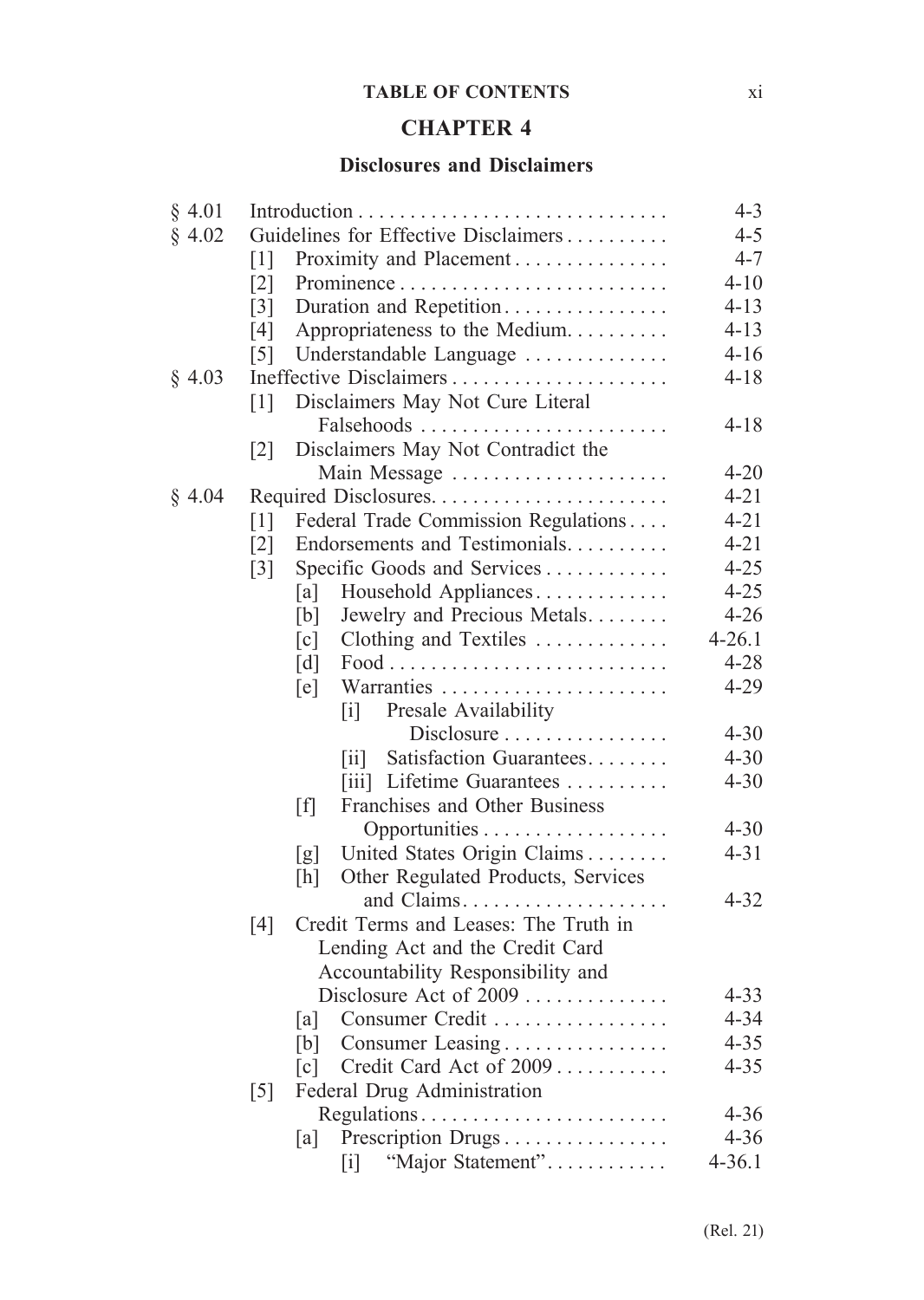### xii **THE LAW OF ADVERTISING**

|        | [ii] "Adequate Provision"                                                                      | $4 - 36.1$ |
|--------|------------------------------------------------------------------------------------------------|------------|
|        | Over-the-Counter Drugs<br>[b]                                                                  | $4 - 36.3$ |
|        | Sweepstakes and Contests<br>[6]                                                                | $4 - 36.3$ |
| § 4.05 | Additional Requirements Imposed by                                                             |            |
|        | Television Networks                                                                            | $4 - 37$   |
|        | "Expert Panels"<br>$\lceil 1 \rceil$                                                           | $4 - 37$   |
|        | Dramatizations, Reenactments,<br>$\lceil 2 \rceil$                                             |            |
|        | Simulations, Slices of Life                                                                    | $4 - 38$   |
|        | "Free" Offers<br>$\lceil 3 \rceil$                                                             | $4 - 38$   |
|        | Mail, Telephone and Internet Orders<br>[4]                                                     | $4 - 38$   |
|        | Films, Shows and Videos<br>$\lceil 5 \rceil$                                                   | $4 - 39$   |
|        | Nutritional Supplements<br>[6]                                                                 | $4 - 39$   |
|        | [7]                                                                                            | $4 - 39$   |
|        | [8]                                                                                            | $4 - 39$   |
|        | Premiums and Offers<br>[9]                                                                     | $4 - 39$   |
|        | [10] Product Demonstrations                                                                    | $4 - 39$   |
|        | [11] Infomercials and Program-Length                                                           |            |
|        | Commercials                                                                                    | $4 - 40$   |
|        | [12] Weight-Loss Advertising                                                                   | $4 - 40$   |
|        | [13] Distribution and Availability                                                             | $4 - 41$   |
|        | [14] Nutritional Information                                                                   | $4 - 41$   |
| \$4.06 | Disclosures in Children's Advertising                                                          | $4 - 42$   |
|        | $\lceil 1 \rceil$                                                                              | $4 - 42$   |
|        | Understandability<br>[a]                                                                       | $4 - 42$   |
|        | [b]                                                                                            | $4 - 43$   |
|        | $\lceil c \rceil$                                                                              | $4 - 43$   |
|        | Separate Purchase Requirement<br>[d]                                                           | $4 - 43$   |
|        | Toll-Free Numbers<br>[e]                                                                       | $4 - 43$   |
|        | [f]<br>Web Site Sponsorship                                                                    | $4 - 43$   |
|        | Embedded Advertising<br>[g]                                                                    | $4 - 43$   |
|        | Television Network Requirements.<br> 2                                                         | $4 - 43$   |
| § 4.07 | Checklist of Disclosure and Disclaimer                                                         |            |
|        | $\text{ Issues} \dots \dots \dots \dots \dots \dots \dots \dots \dots \dots \dots \dots \dots$ | $4 - 45$   |

## **CHAPTER 5**

### **Survey Evidence**

|          | $\S$ 5.01 The Role of Survey Evidence    | $5 - 1$  |
|----------|------------------------------------------|----------|
| \$5.02\$ | The Importance of Reliable Survey Design | $5-6$    |
|          |                                          | $5 - 8$  |
|          | The Sample<br>121                        | $5 - 12$ |
|          | [3] Survey Procedures, Questions         |          |
|          |                                          | $5 - 19$ |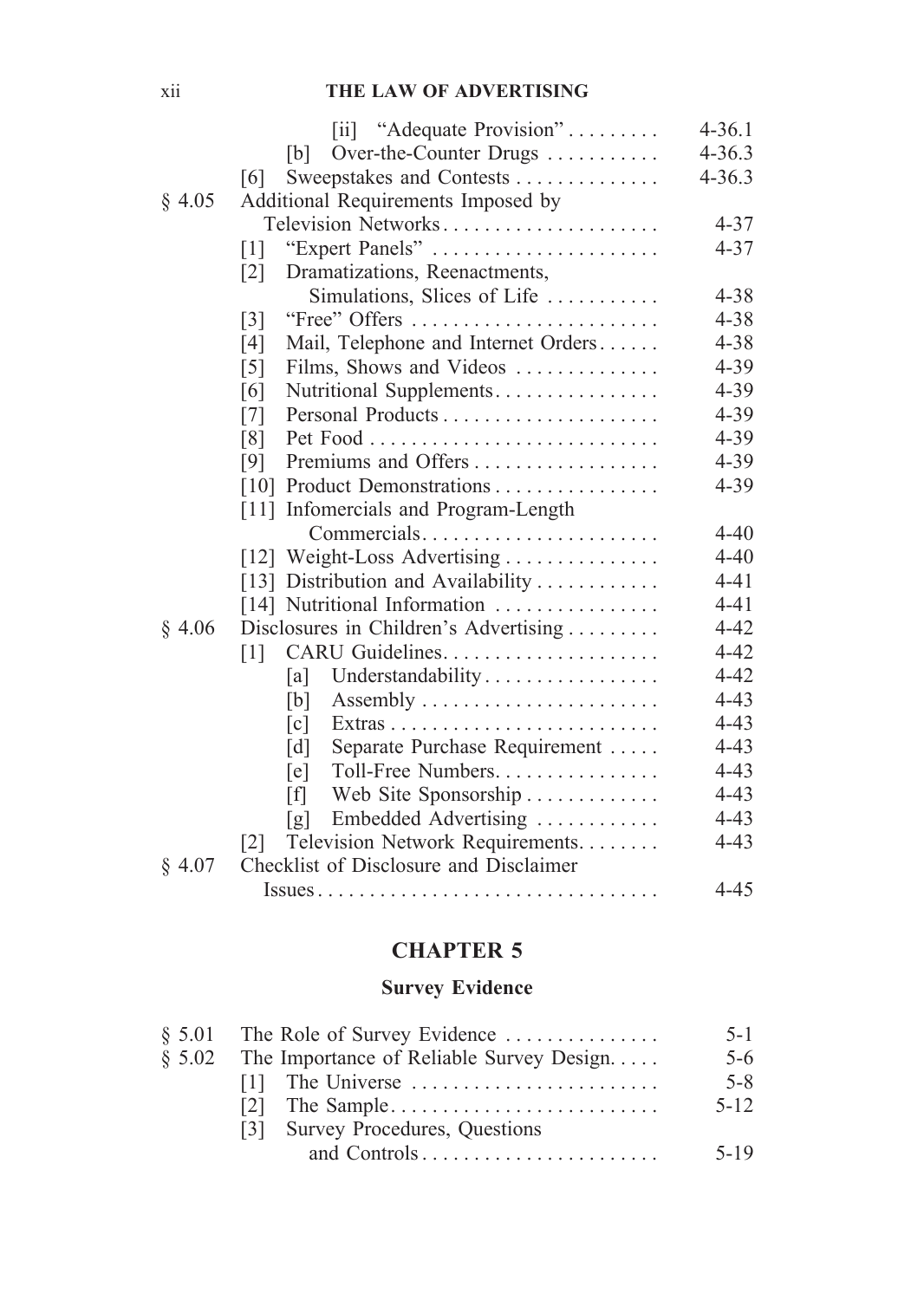### **TABLE OF CONTENTS** xiii

|          | [4] Data Reporting and Analysis            | $5 - 30$ |
|----------|--------------------------------------------|----------|
|          |                                            | $5 - 34$ |
|          |                                            | 5-39     |
| \$5.04\$ | Admitting Surveys as Evidence              | $5-42$   |
|          | $§ 5.05$ Ways to Critique Surveys in Court | 5-47     |

# **CHAPTER 6**

# **Intellectual Property Rights**

| § 6.01 |                                     |                                            | $6 - 2$  |
|--------|-------------------------------------|--------------------------------------------|----------|
| § 6.02 |                                     |                                            | $6 - 3$  |
|        | $\lceil 1 \rceil$                   |                                            | $6 - 3$  |
|        | $\lceil 2 \rceil$                   | Advertiser's Trademarks                    | $6 - 7$  |
|        | $\lceil 3 \rceil$                   | Trademarks Owned by Others                 | $6 - 8$  |
|        | [4]                                 |                                            | $6 - 9$  |
|        | $\lceil 5 \rceil$                   |                                            | $6 - 14$ |
|        | [a]                                 |                                            | $6 - 14$ |
|        | [b]                                 | No Actual Loss Required                    | $6 - 14$ |
|        | $\lceil c \rceil$                   | Defining Blurring.                         | $6 - 15$ |
|        | $\lceil d \rceil$                   | Expanded Defenses                          | $6 - 15$ |
|        | [6]                                 | The Fair Use Defenses                      | $6 - 15$ |
|        | [a]                                 | Descriptive Fair Use                       | $6 - 16$ |
|        | [b]                                 | Comparative Advertising and Other          |          |
|        |                                     | Nominative Fair Uses                       | $6 - 17$ |
|        | $\lceil 7 \rceil$                   | Parody                                     | $6 - 22$ |
|        | [8]                                 | Special Trademark-Related Internet         |          |
|        |                                     |                                            | $6 - 26$ |
|        | a                                   | Metatags                                   | $6 - 26$ |
|        | [b]                                 | Keyword Advertising                        | $6 - 27$ |
| § 6.03 |                                     |                                            | $6 - 31$ |
|        | $\lceil 1 \rceil$                   | Use of Copyrighted Material                | $6 - 31$ |
|        | $\lceil 2 \rceil$                   | Copying Copyrighted Material               | $6 - 32$ |
|        | [a]                                 | Infringement                               | $6 - 32$ |
|        | [b]                                 |                                            | $6 - 33$ |
|        | [c]                                 | Substantial Similarity                     | $6 - 34$ |
|        | $\lceil d \rceil$                   | Scènes à Faire and Merger of Idea          |          |
|        |                                     | and Expression                             | $6 - 37$ |
|        | $[$ e $]$                           | <b>Using Copyright-Protected Materials</b> |          |
|        |                                     | in Advertising                             | $6 - 38$ |
|        | $\lceil i \rceil$                   | Music                                      | $6 - 39$ |
|        | $\left\lceil \text{i} \right\rceil$ |                                            | $6 - 39$ |
|        |                                     | [iii] Words, Phrases or Titles             | $6 - 41$ |
|        | $\lceil 3 \rceil$                   | Copyrighted Material Online                | $6 - 41$ |
|        | [4]                                 | The Fair Use Defense                       | $6 - 43$ |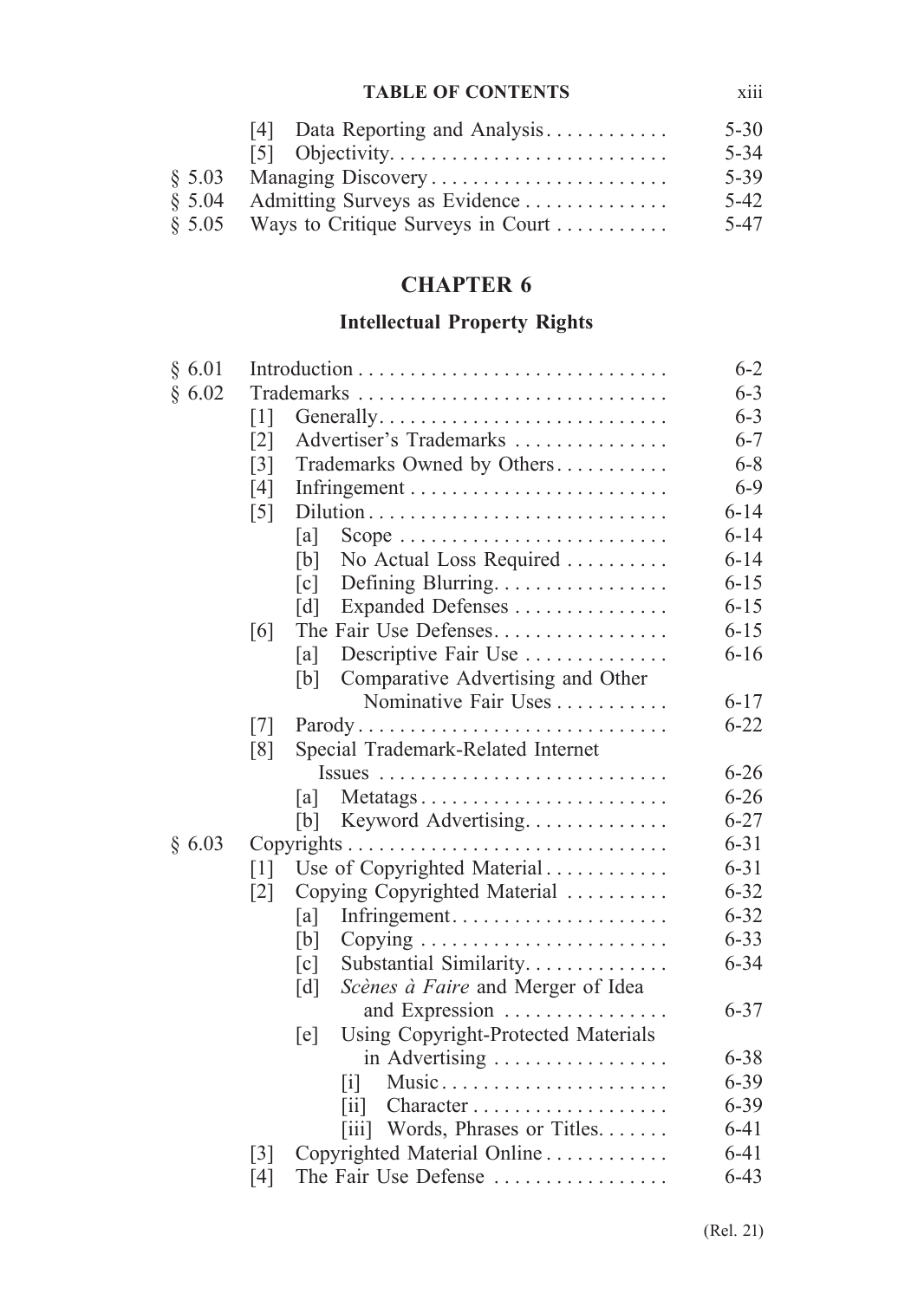### xiv **THE LAW OF ADVERTISING**

| § 6.04 |                    |                                       | $6 - 45$ |
|--------|--------------------|---------------------------------------|----------|
|        | $\lceil 1 \rceil$  | False Marking                         | $6 - 45$ |
|        | $\lceil 2 \rceil$  | Active Inducement of Patent           |          |
|        |                    |                                       | $6 - 45$ |
|        | $\lceil 3 \rceil$  | Advertisements Alleging Patent        |          |
|        |                    |                                       | $6 - 46$ |
|        | $\lceil 4 \rceil$  | Patent Protection for Advertising     |          |
|        |                    |                                       | $6 - 46$ |
|        | $\lceil 5 \rceil$  | Patent Protection for Advertising     |          |
|        |                    |                                       | $6 - 47$ |
| § 6.05 | Right of Publicity |                                       | 6-49     |
|        | $\lceil 1 \rceil$  | Use of Likeness, Name, Persona        | $6 - 53$ |
|        | <u> 2 </u>         | Look-Alikes/Sound-Alikes              | $6 - 54$ |
|        | [3]                | Copyright Preemption                  | $6 - 55$ |
|        | [4]                | Parody                                | $6 - 57$ |
| § 6.06 |                    | Right of Privacy                      | $6 - 58$ |
|        | 1                  | Federal Trade Commission Initiatives  | $6 - 58$ |
|        |                    | The Children's Online Privacy<br>la l |          |
|        |                    | Protection Act (COPPA).               | $6 - 62$ |
|        |                    | Other Privacy-Related Consumer<br> b  |          |
|        |                    | Protection Laws                       | $6 - 67$ |
|        | $\lceil 2 \rceil$  | State Laws                            | $6 - 69$ |
|        | $\lceil 3 \rceil$  |                                       | $6 - 71$ |
|        | [4]                | European Union Regulations            | $6 - 74$ |

# **CHAPTER 7**

## **Sweepstakes and Contests**

| § 7.01 |                                                          |          |  |
|--------|----------------------------------------------------------|----------|--|
| \$7.02 | Lotteries                                                | $7 - 3$  |  |
|        | Prize, Chance and Consideration                          | $7 - 3$  |  |
|        | Lotteries, Sweepstakes and Contests<br>$\lceil 2 \rceil$ |          |  |
|        | Distinguished                                            | $7 - 4$  |  |
|        | Regulation and Enforcement<br> 3                         | $7 - 4$  |  |
|        | The Role of Federal Law<br>lal                           | $7 - 4$  |  |
|        | The Role of State Law<br>[b]                             | $7-6$    |  |
| \$7.03 | The Element of Consideration                             | $7 - 10$ |  |
|        | What is Consideration?<br> 1                             | $7 - 10$ |  |
|        | Alternate Method of Entry<br>$\lceil 2 \rceil$           | $7 - 12$ |  |
|        | Special Consideration Issues<br>$\lceil 3 \rceil$        | $7 - 13$ |  |
|        | Post Consideration<br>lal                                | $7 - 13$ |  |
|        | Customer-Only Promotions<br> b                           | $7 - 14$ |  |
|        | Text Message Promotions<br> c                            | $7 - 14$ |  |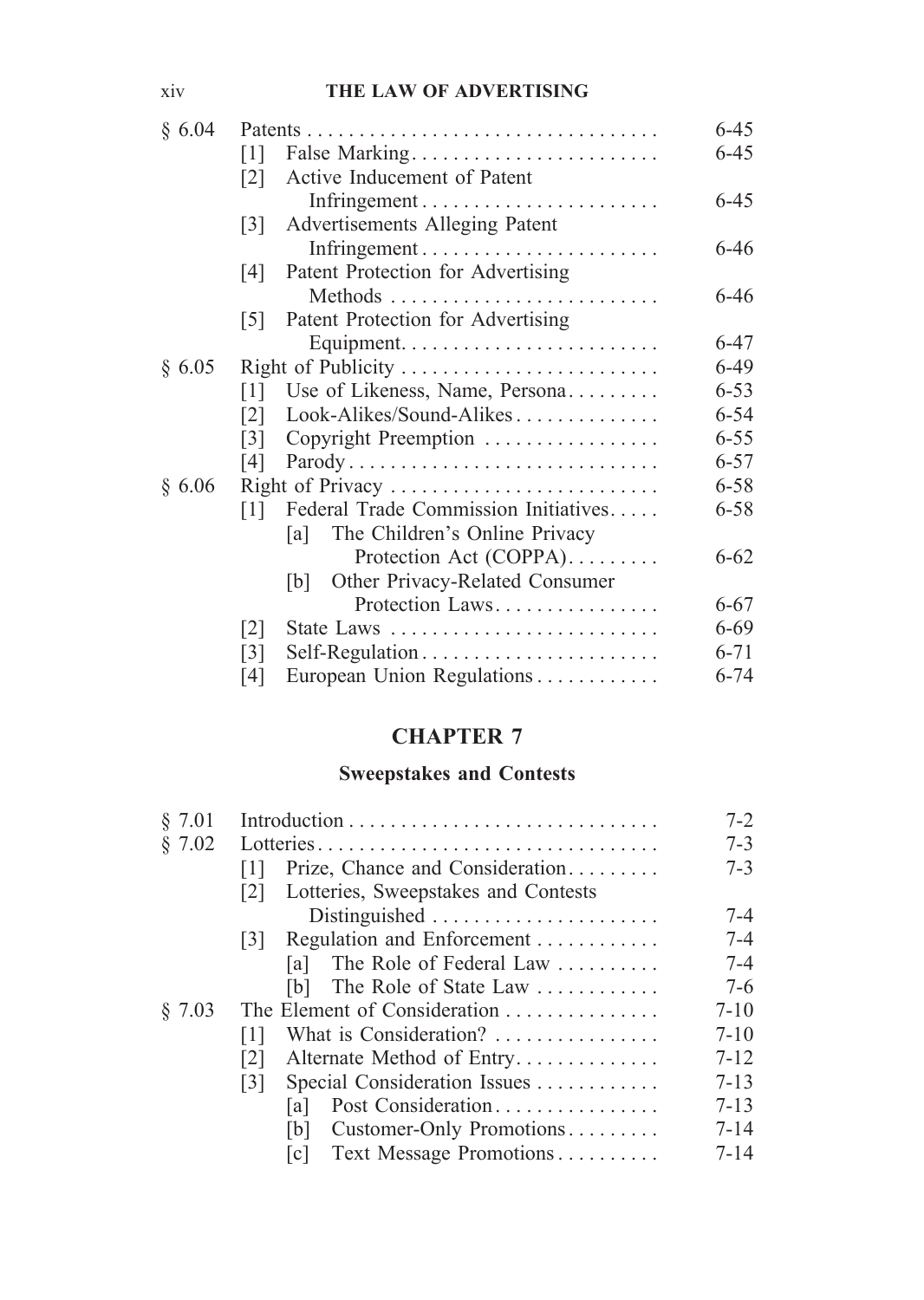#### **TABLE OF CONTENTS** xv

| § 7.04 |                                                        | $7 - 16$ |
|--------|--------------------------------------------------------|----------|
|        | $\lceil 1 \rceil$                                      | $7 - 16$ |
|        | Dominant Factor Test<br>$\lceil 2 \rceil$              | $7 - 16$ |
|        | $\lceil 3 \rceil$<br>Objective Evaluation              | $7 - 20$ |
|        | Skill Contests Requiring Consideration<br>[4]          | $7 - 21$ |
| § 7.05 | Advertising the Promotion                              | $7 - 23$ |
|        | The Deceptive Mail Prevention and<br>$\lceil 1 \rceil$ |          |
|        | Enforcement Act                                        | $7 - 23$ |
|        | Sweepstakes Disclosures<br>[a]                         | $7 - 24$ |
|        | Skill Contest Disclosures<br>[b]                       | $7 - 25$ |
|        | Name Removal Notification<br>$\lceil c \rceil$         |          |
|        |                                                        | $7 - 26$ |
|        | $\lceil d \rceil$                                      | $7 - 27$ |
|        | State Disclosure Regulations<br>$\lceil 2 \rceil$      | $7 - 27$ |
|        | Sweepstakes Disclosures<br>[a]                         | $7 - 29$ |
|        | Skill Contest Disclosures<br>[b]                       | $7 - 34$ |
| § 7.06 | State Procedural Requirements                          | $7 - 36$ |
|        | Posting Rules and Regulations at<br>$\lceil 1 \rceil$  |          |
|        | Retail Store                                           | $7 - 36$ |
|        | Registration and Bonding<br>$\lceil 2 \rceil$          | $7 - 36$ |
|        | Winner's Lists<br>$\lceil 3 \rceil$                    | $7 - 38$ |
|        | [4]                                                    | $7 - 39$ |
| § 7.07 |                                                        | $7 - 40$ |
| § 7.08 | Internet Promotions                                    | $7 - 42$ |
|        | $\lceil 1 \rceil$                                      | $7 - 42$ |
|        | Internet Access<br> a                                  | $7 - 42$ |
|        | Other Types of Consideration<br>[b]                    | $7 - 43$ |
|        | Privacy Considerations<br>$\lceil 2 \rceil$            | $7 - 43$ |
|        | Children's Online Privacy<br>[a]                       |          |
|        | Protection Act                                         | $7 - 44$ |
|        | b                                                      | $7 - 48$ |
| § 7.09 | Official Rules Checklist                               | $7 - 50$ |

# **CHAPTER 8**

# **Direct Marketing**

| \$8.02\$ | The Rights of the Consumer        | $8-3$    |  |  |  |
|----------|-----------------------------------|----------|--|--|--|
|          |                                   | $8-3$    |  |  |  |
|          | [a] Time and Pattern Restrictions | $8-4$    |  |  |  |
|          |                                   | $8 - 7$  |  |  |  |
|          | $[c]$ Do-Not-Call Lists           | $8 - 7$  |  |  |  |
|          | $[i]$ Constitutionality           | $8 - 11$ |  |  |  |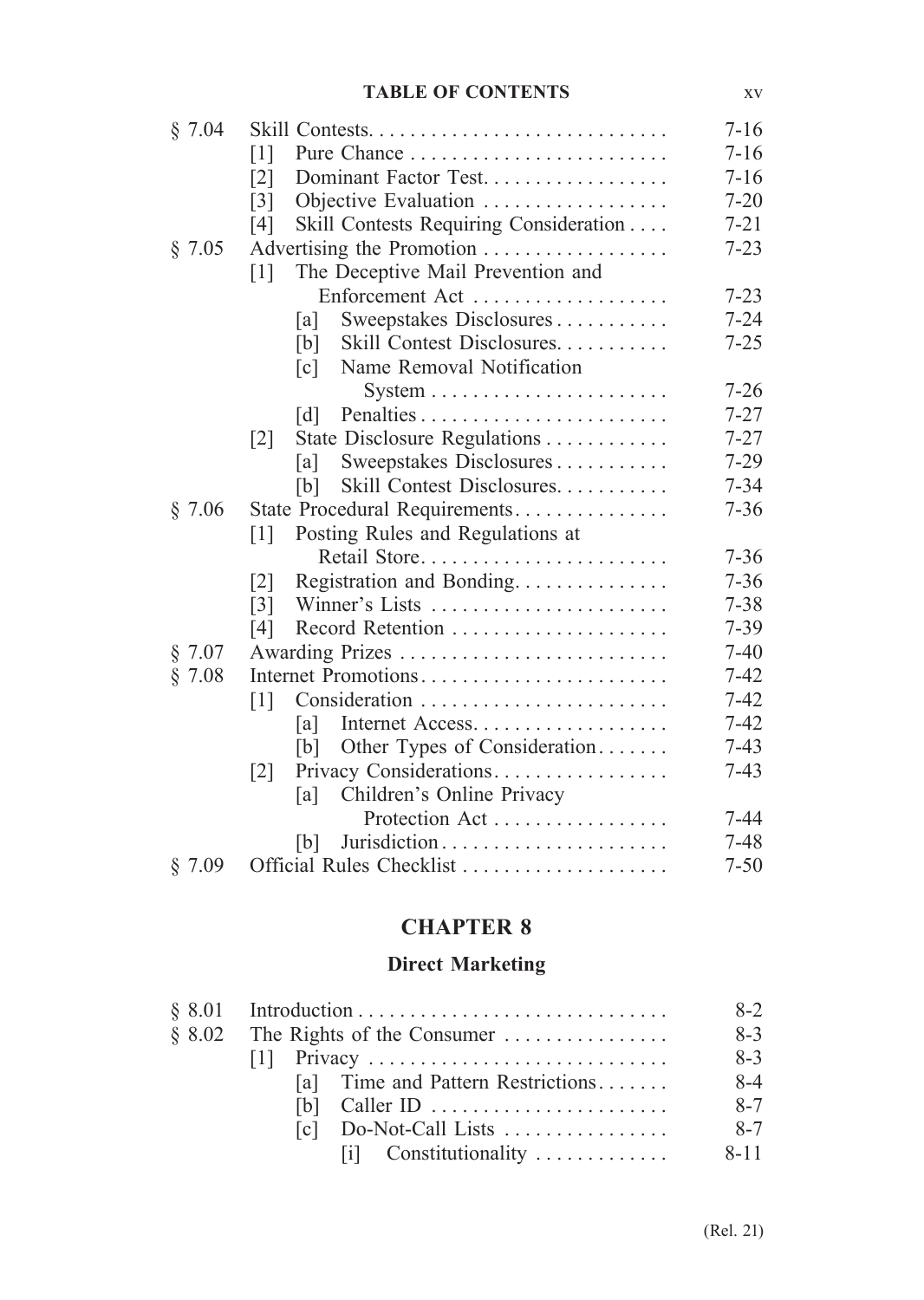## xvi **THE LAW OF ADVERTISING**

|        | $\left[\text{iii}\right]$<br>Relationship Between Federal  |          |
|--------|------------------------------------------------------------|----------|
|        | and State Laws                                             | $8 - 13$ |
|        | Collecting and Sharing Personal<br>[d]                     |          |
|        |                                                            | $8 - 13$ |
|        | $[2]$                                                      | $8 - 15$ |
|        | Cooling Off From Home<br>[a]                               |          |
|        |                                                            | $8 - 15$ |
|        | Cooling Off From Telephone<br>[b]                          |          |
|        |                                                            | $8 - 19$ |
|        | $\lceil 3 \rceil$                                          | $8 - 19$ |
|        | Negative Option Rule<br>[4]                                | $8 - 22$ |
|        | Unsolicited Merchandise<br>$\lceil 5 \rceil$               | $8 - 24$ |
| § 8.03 | Advertising by Direct Mail.                                | $8 - 26$ |
| \$8.04 | Rules for the Telemarketer                                 | $8 - 31$ |
|        | [1]<br>Legal Framework and Preemption                      | $8 - 31$ |
|        | $\lceil 2 \rceil$<br>Telemarketing Defined; Exemptions     | $8 - 33$ |
|        | $\lceil 3 \rceil$<br>Registration, Licensing and Bonding   | $8 - 36$ |
|        | [4]<br>Record Keeping                                      | $8 - 39$ |
|        | $\lceil 5 \rceil$<br>Disclosures and Representations       | $8 - 39$ |
|        | Automatic Dialing Systems and<br>[6]                       |          |
|        | Prerecorded Messages                                       | $8 - 41$ |
|        | Automatic Dialing Systems<br>[a]                           | 8-41     |
|        | [b]<br>Prerecorded Messages                                | $8 - 43$ |
|        | Text Messaging<br>$\lceil c \rceil$                        | $8 - 47$ |
|        | Miscellaneous Regulations<br>[7]                           | 8-48     |
|        | Payment Restrictions<br>[a]                                | 8-48     |
|        | [b]<br>Preacquired Account Information                     | 8-48.1   |
|        | $\lceil c \rceil$<br>Ban on Use of Remotely Created        |          |
|        | Checks, Remotely Created                                   |          |
|        | Payment Orders, Cash Reload                                |          |
|        | Mechanisms, and Cash-to-Cash                               |          |
|        | Money Transfers                                            | 8-48.1   |
| § 8.05 |                                                            | 8-49     |
| § 8.06 | Enforcement of Telemarketing Laws                          | $8 - 53$ |
|        | Enforcement of the Telephone Consumer<br>$\lceil 1 \rceil$ |          |
|        | Protection Act (TCPA)                                      | $8 - 53$ |
|        | $\lceil 2 \rceil$<br>Enforcement of the Telephone Sales    |          |
|        |                                                            | $8 - 57$ |
|        | Enforcement of State Telemarketing<br>$\lceil 3 \rceil$    |          |
|        |                                                            | 8-58     |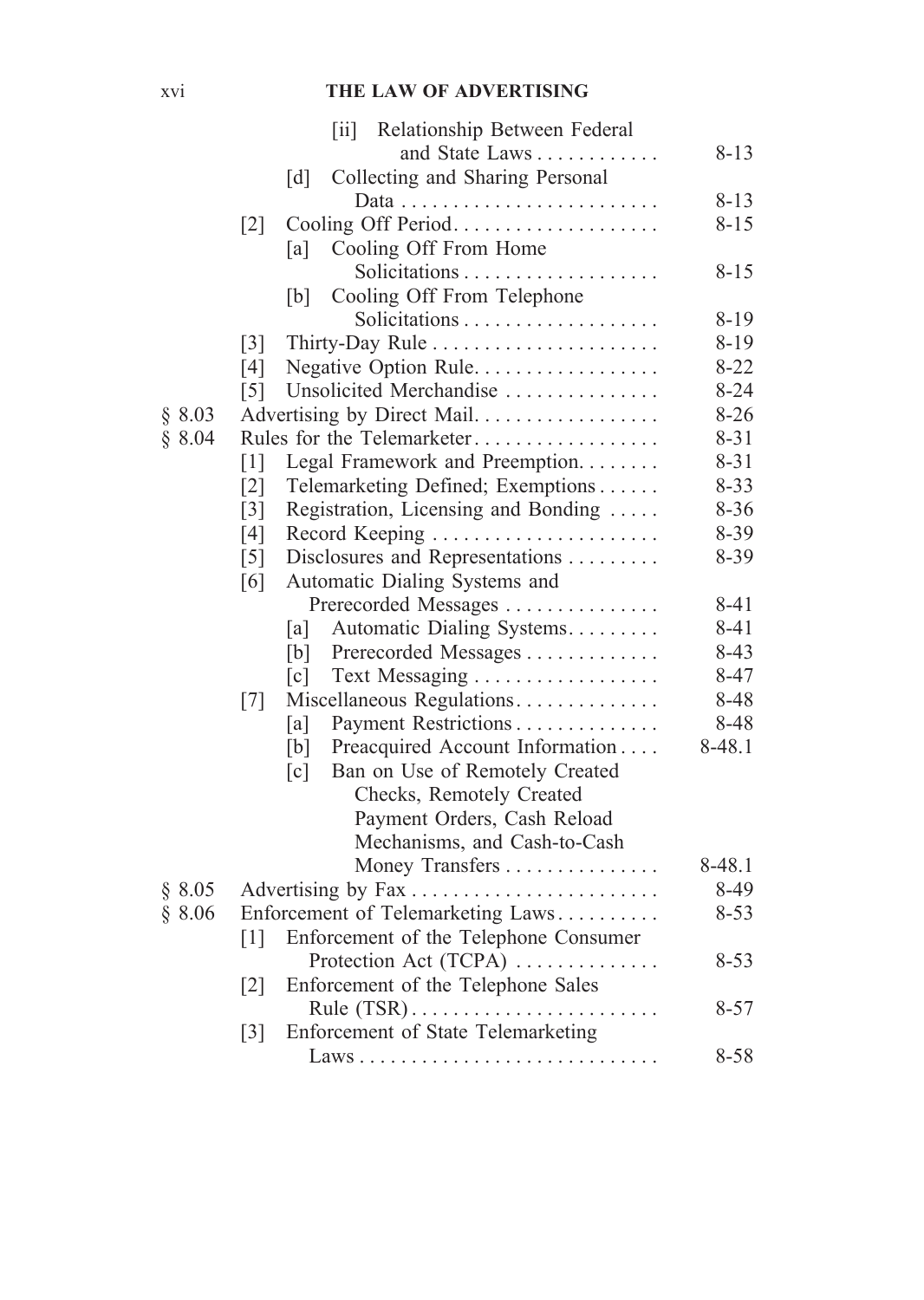### **TABLE OF CONTENTS** xvii

### **CHAPTER 9**

# **Online Advertising**

| § 9.01 | Kinds of Online Advertising                            | $9 - 2$    |
|--------|--------------------------------------------------------|------------|
|        | $\lceil 1 \rceil$                                      | $9 - 2$    |
|        | Pop-Up Advertising<br>$\lceil 2 \rceil$                | $9 - 4$    |
|        | $\lceil 3 \rceil$<br>Search-Based Advertising          | $9 - 6$    |
|        | Keyword Search<br> a                                   | $9 - 6$    |
|        | Profile-Based<br>[b]                                   | $9 - 9$    |
|        | Paid Inclusion<br>$\lceil c \rceil$                    | $9 - 11$   |
|        | [d]<br>Metatags                                        | $9 - 12$   |
|        | Contextual and Behavioral<br>[e]                       |            |
|        |                                                        | $9 - 12$   |
|        | [4]<br>Email Advertising and Spam                      | $9 - 14$   |
|        | $\lceil 5 \rceil$<br>Linking and Framing               | $9 - 15$   |
|        | Location-Based Advertising<br>[6]                      | $9 - 16$   |
|        | [7]                                                    | $9 - 16.2$ |
|        | Recommendation Widgets and Social<br>[8]               |            |
|        |                                                        | $9 - 16.4$ |
| § 9.02 | Application of the Lanham Act and                      |            |
|        | Copyright Act                                          | $9 - 17$   |
|        | Third-Party Pop-Up Advertising<br>[1]                  | $9 - 18$   |
|        | $\lceil 2 \rceil$<br>Metatagging and Keyword Searching | $9 - 20$   |
|        | a                                                      | $9 - 20$   |
|        | [b]<br>Keywords                                        | $9 - 22$   |
|        | $\lceil 3 \rceil$<br>Linking and Framing               | $9 - 26$   |
|        | Social Media Influencers<br>[4]                        | $9 - 28$   |
| § 9.03 | Regulation of Truth and Accuracy                       | $9 - 28.2$ |
|        | Government Regulation<br>$\lceil 1 \rceil$             | 9-28.2     |
|        | Federal Trade Commission<br>[a]                        | 9-28.2     |
|        | Dot Com Disclosures<br>$\lceil i \rceil$               | $9 - 28.2$ |
|        | Enforcement<br>$\left[\text{iii}\right]$               | $9 - 31$   |
|        | [iii] Initiatives                                      | $9 - 32$   |
|        | Other Federal Agencies<br> b                           | $9 - 32$   |
|        | Industry Self-Regulation<br>$\lceil 2 \rceil$          | $9 - 35$   |
| § 9.04 |                                                        | $9 - 38$   |
|        | [1]<br>Government Regulation                           | $9 - 38$   |
|        | Federal Trade Commission<br>[a]                        |            |
|        |                                                        | $9 - 38$   |
|        | The Children's Online Privacy<br>[b]                   |            |
|        | Protection Act (COPPA).                                | $9 - 44$   |
|        | $\lceil 2 \rceil$                                      | $9 - 47$   |
| § 9.05 | Anti-Spam Efforts                                      | 9-48.4     |
|        | The CAN-SPAM Act of 2003<br>[1]                        | 9-48.4     |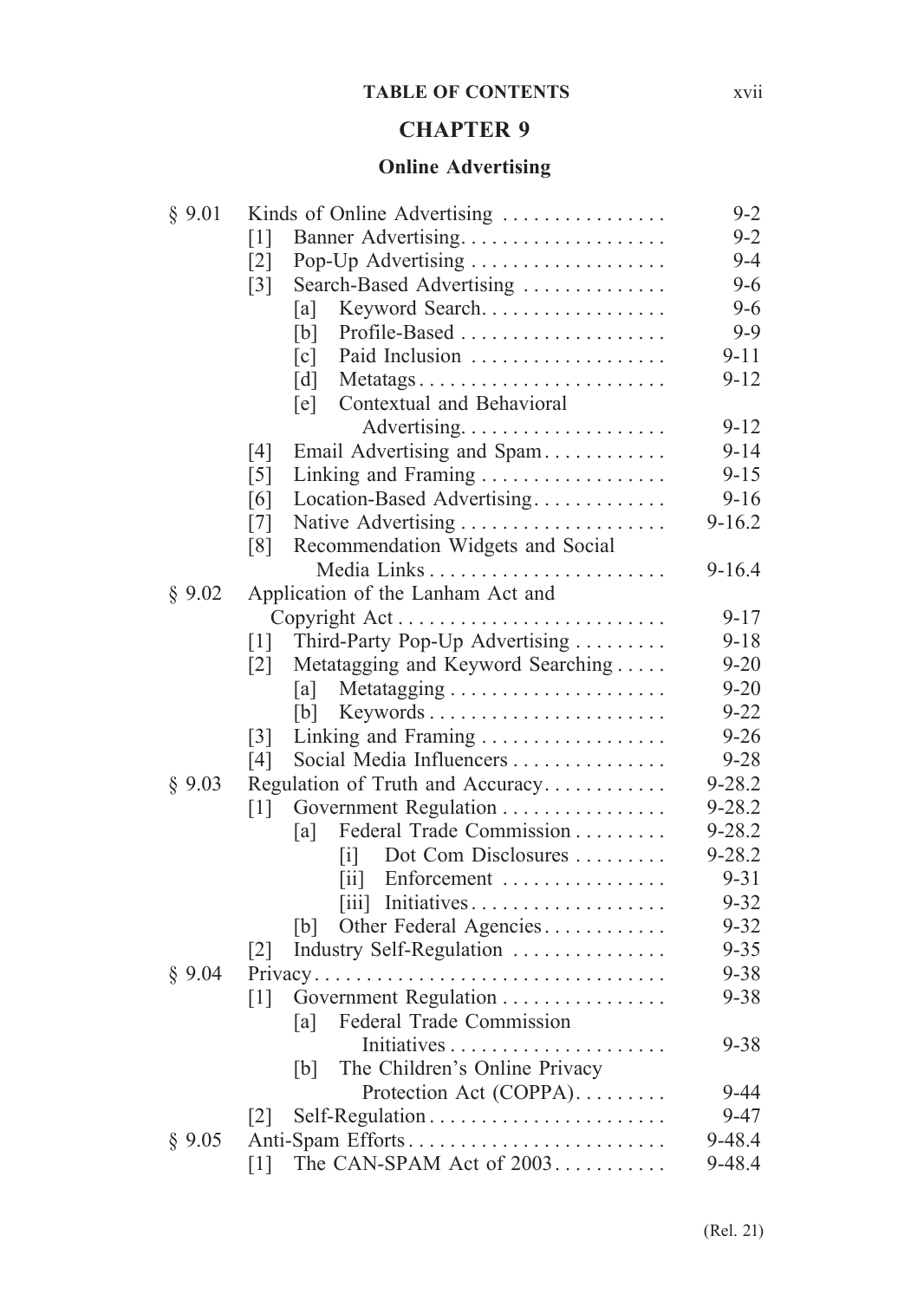### xviii **THE LAW OF ADVERTISING**

|           | Spam-Blocking Technology<br> 2               | $9 - 52$ |  |
|-----------|----------------------------------------------|----------|--|
|           | [3] Lawsuits Under Common Law and            |          |  |
|           |                                              | $9 - 52$ |  |
| $\S$ 9.06 |                                              | $9 - 53$ |  |
|           | $§$ 9.07 Cross-Border Rights and Liabilities |          |  |
|           | Trademark Disputes<br>111                    | $9 - 56$ |  |
|           | Privacy Harmonization<br> 2                  | $9 - 58$ |  |
|           |                                              | $9 - 61$ |  |

# **CHAPTER 10**

# **Special Advertising Issues**

| \$10.01 |                        |                   |                                   |                                        | $10 - 3$    |
|---------|------------------------|-------------------|-----------------------------------|----------------------------------------|-------------|
| \$10.02 | FDA-Regulated Products | $10 - 4$          |                                   |                                        |             |
|         | $\lceil 1 \rceil$      |                   |                                   | The Overlap of FTC and FDA             |             |
|         |                        |                   |                                   |                                        | $10 - 4$    |
|         | $\lceil 2 \rceil$      |                   |                                   | FDA Authority to Regulate Prescription |             |
|         |                        |                   |                                   |                                        | $10 - 4$    |
|         |                        | [a]               |                                   | Prescription Drug Advertising          |             |
|         |                        |                   |                                   |                                        | $10-6$      |
|         |                        |                   | $\begin{bmatrix} 1 \end{bmatrix}$ | Generic Name Requirement               | $10-6.1$    |
|         |                        |                   | $\left[ \text{ii} \right]$        | The Formula or Ingredients             |             |
|         |                        |                   |                                   | Listing Requirement                    | $10-7$      |
|         |                        |                   | $\vert \overline{1}11 \vert$      | <b>Brief True Summary</b>              |             |
|         |                        |                   |                                   | Requirement                            | $10-7$      |
|         |                        | [b]               |                                   | Off-Label and Direct-to-Customer       |             |
|         |                        |                   |                                   |                                        | $10 - 10$   |
|         |                        | c                 |                                   | Enforcement                            | $10 - 14$   |
|         | $\lceil 3 \rceil$      |                   |                                   | Over-the-Counter Drug Advertising      | $10 - 15$   |
|         | [4]                    |                   |                                   | Medical Device Advertising             | $10 - 16$   |
|         | $\lceil 5 \rceil$      |                   |                                   | Food and Dietary Supplements           | $10 - 16.1$ |
|         | [6]                    |                   |                                   |                                        | $10 - 26.3$ |
|         | [7]                    |                   |                                   | FDA Citizen Petitions                  | 10-26.4     |
| \$10.03 |                        |                   |                                   | Professional Advertising               | $10 - 27$   |
|         | $\lceil 1 \rceil$      |                   |                                   | Attorney Advertising                   | $10 - 27$   |
|         |                        | [a]               |                                   | The Right to Advertise                 | $10 - 27$   |
|         |                        | [b]               |                                   | State Regulation of Attorney           |             |
|         |                        |                   |                                   |                                        | $10 - 30$   |
|         |                        | $\lceil c \rceil$ |                                   | Attorney Self-Regulation:              |             |
|         |                        |                   |                                   | The ABA's Rules, Codes                 |             |
|         |                        |                   |                                   | and Provisions                         | $10 - 31$   |
|         |                        |                   | $\mathbf{ii}$                     | Model Rule 7.1                         | $10 - 32$   |
|         |                        |                   | $\vert \mathrm{ii} \vert$         | Model Rule 7.2                         | $10 - 33$   |
|         |                        |                   | $\left[\text{iii}\right]$         | Model Rule 7.3                         | $10 - 33$   |
|         |                        |                   |                                   |                                        |             |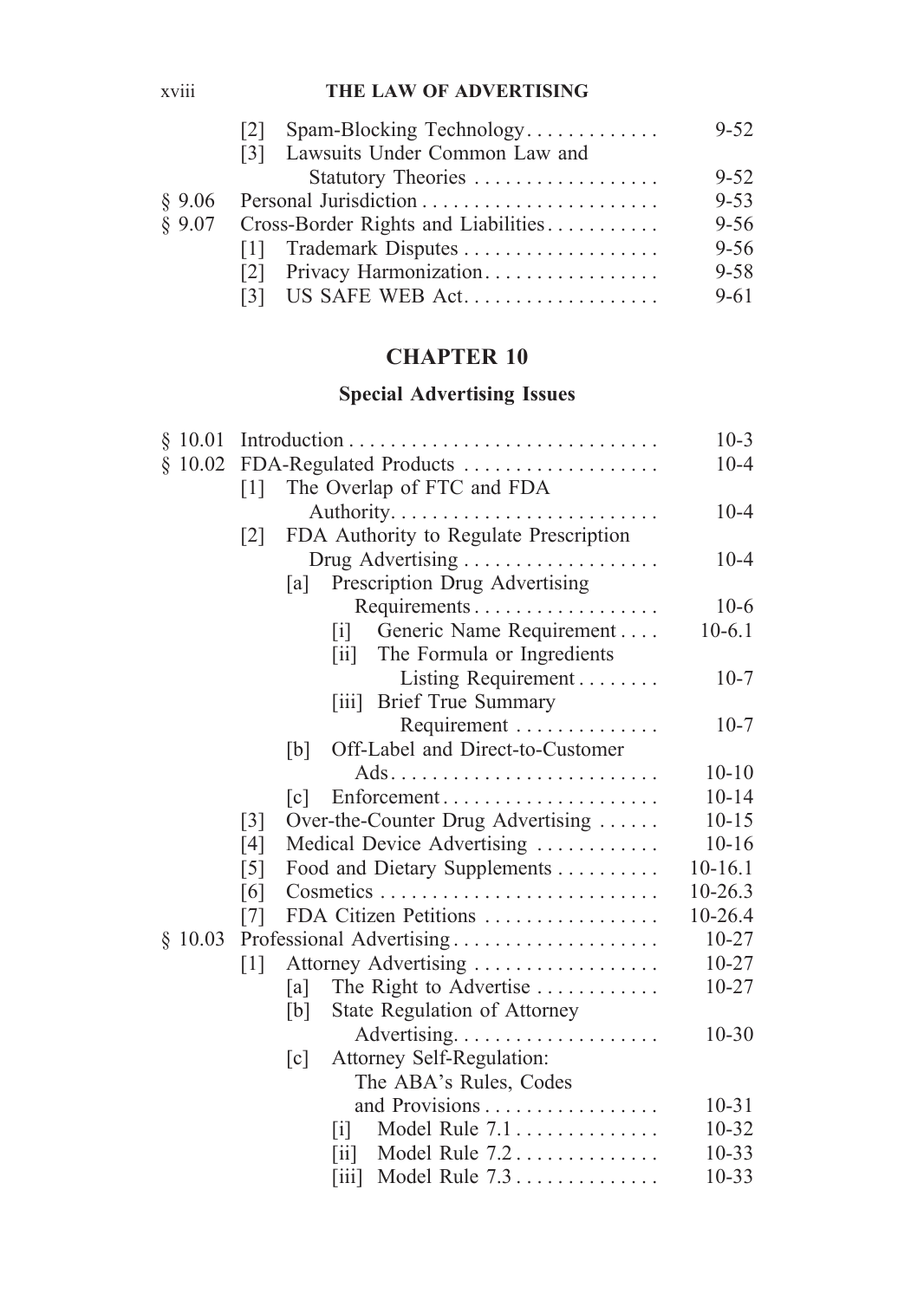#### **TABLE OF CONTENTS** xix

|         | $\lceil 2 \rceil$   | Physician Advertising                                                        | $10 - 33$ |
|---------|---------------------|------------------------------------------------------------------------------|-----------|
| \$10.04 |                     | Alcohol, Tobacco & Firearms                                                  | $10 - 36$ |
|         | $\lceil 1 \rceil$   | Alcohol Advertising                                                          | $10 - 36$ |
|         | [a]                 | Federal Regulation of Alcohol                                                |           |
|         |                     |                                                                              | $10 - 36$ |
|         |                     | Mandatory Statements.<br> 1                                                  | $10 - 37$ |
|         |                     | Prohibited Statements<br>$\left\lceil \text{ii} \right\rceil$                | $10 - 38$ |
|         |                     | ATFE's "Tied-House"<br>$\left\lceil \text{i} \text{i} \text{i} \right\rceil$ |           |
|         |                     | Regulations                                                                  | $10 - 41$ |
|         | [b]                 | State Regulation                                                             | $10 - 41$ |
|         | $\lceil c \rceil$   | Industry Self-Regulation                                                     | $10 - 42$ |
|         | $[2]$               | Tobacco Advertisements                                                       | 10-44     |
|         | [a]                 | Background: Federal Regulation                                               |           |
|         |                     | of Tobacco Advertising                                                       | 10-44     |
|         | [b]                 | Constitutional Challenges to                                                 |           |
|         |                     |                                                                              | 10-46     |
|         | $\lceil c \rceil$   | Regulation by Agreement                                                      | 10-48     |
|         | $\lceil d \rceil$   | The Family Smoking Prevention                                                |           |
|         |                     | and Tobacco Control Act                                                      |           |
|         |                     |                                                                              | 10-49     |
|         | $\lceil 3 \rceil$   | Firearms Advertisements                                                      | $10 - 50$ |
|         | [a]                 | Federal Regulation of Firearms                                               |           |
|         |                     |                                                                              | $10 - 50$ |
|         | [b]                 | State Regulation of Firearms                                                 |           |
|         |                     |                                                                              | $10 - 51$ |
| \$10.05 |                     | Financial Services/Securities.                                               | $10 - 52$ |
|         | $\lceil 1 \rceil$   | Financial Services                                                           | $10 - 52$ |
|         | [a]                 | Deposit Account Advertising                                                  | $10 - 53$ |
|         | [b]                 | Regulation of Credit Advertising                                             | 10-54     |
|         | $\lceil c \rceil$   | Miscellaneous Requirements                                                   | $10 - 55$ |
|         |                     | Deposit Insurance<br>$\lceil i \rceil$                                       | $10 - 55$ |
|         |                     | Currency Illustrations<br>$\left\lceil \text{i} \right\rceil$                | 10-56     |
|         |                     | Agency Names<br>$\left\lceil \text{iii} \right\rceil$                        | 10-56     |
|         |                     | [iv] Non-Discrimination                                                      | 10-56     |
|         | $\lceil d \rceil$   | Financial Industry Self-Regulation                                           | $10 - 57$ |
|         | $\lceil 2 \rceil$   |                                                                              | $10 - 57$ |
|         | [a]                 | Federal Regulation of Securities                                             | $10 - 57$ |
|         |                     | Restrictions on Timing of<br>$\lceil i \rceil$                               |           |
|         |                     | Advertising                                                                  | 10-58     |
|         |                     | Mutual Funds<br>$\left\lceil \text{i} \right\rceil$                          | 10-59     |
|         | b                   | State Regulation of Securities                                               | $10 - 60$ |
|         | $§$ 10.06 Gambling. |                                                                              | $10 - 62$ |
|         | $\lceil 1 \rceil$   |                                                                              | $10 - 62$ |
|         | $\lceil 2 \rceil$   | Federal Regulation of Gambling                                               |           |
|         |                     |                                                                              | $10-62$   |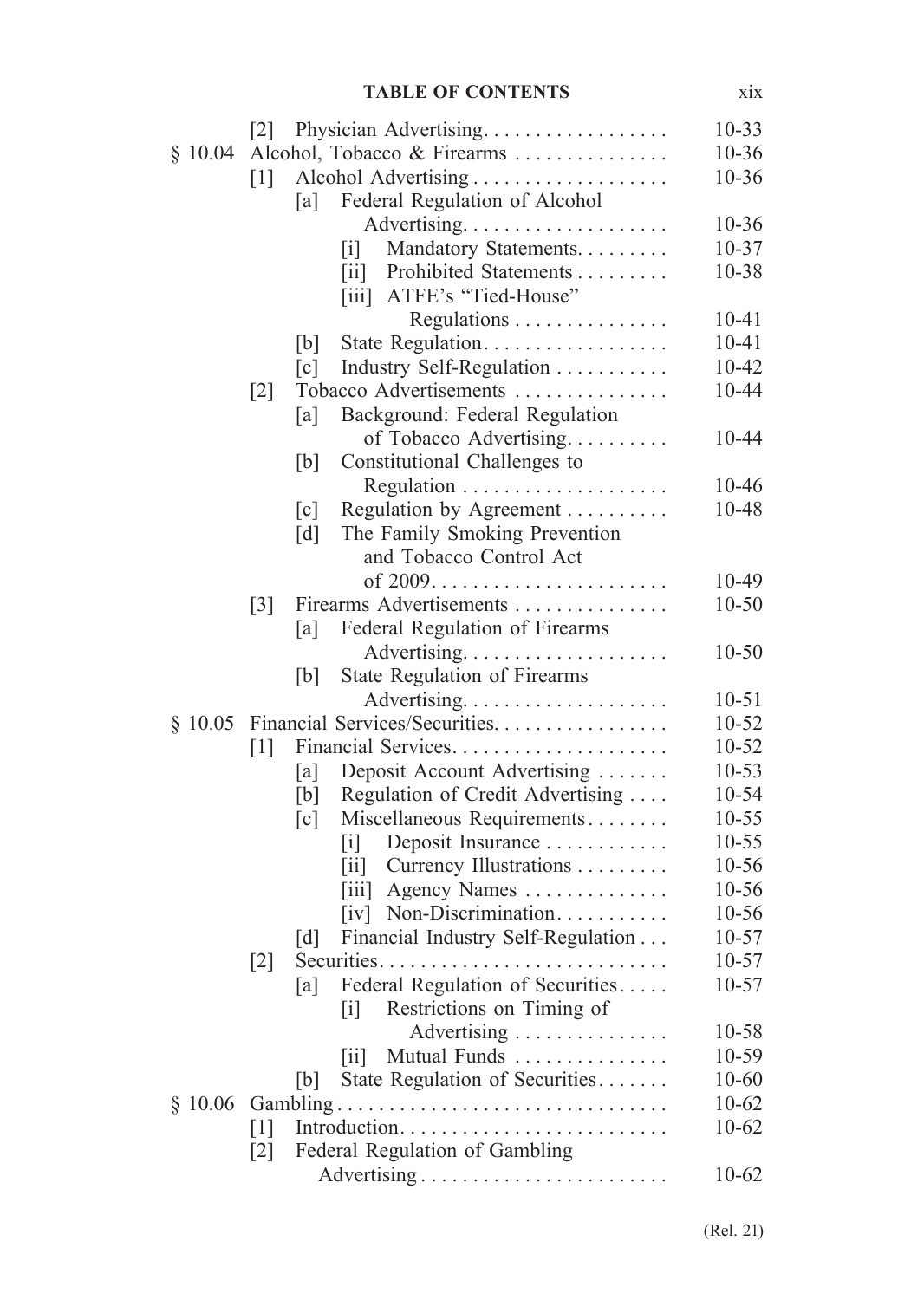### xx **THE LAW OF ADVERTISING**

|         |      | lal                                  | $10 - 62$ |
|---------|------|--------------------------------------|-----------|
|         |      | Advertising of Online Casinos<br>[b] | 10-64     |
|         | 3    | State Regulation of Gambling         |           |
|         |      |                                      | 10-66     |
|         |      |                                      | 10-67     |
|         | 1    | Reporting Requirements               | $10-67$   |
|         | 2    |                                      | 10-68     |
|         | 3    |                                      | 10-69     |
|         | 14 I | Requirements of Broadcasters         | 10-69     |
| 8 10.08 |      | Advertising to Children              | $10 - 71$ |
|         | 1    | Introduction                         | 10-71     |
|         | 2    | Regulations Governing Advertising    |           |
|         |      |                                      | $10 - 71$ |
|         |      | Federal Regulation.<br>lal I         | $10 - 71$ |
|         |      | $FTC$<br>$\lceil i \rceil$           | 10-71     |
|         |      | $\overline{\mathbf{u}}$              | 10-72     |
|         |      | Self-Regulation<br>[b]               | 10-73     |
|         | 3    | Unique Issues Relating to Online     |           |
|         |      |                                      | 10-76     |
|         |      |                                      |           |

# **CHAPTER 11**

# **Procedural Aspects of False Advertising Challenges**

| § 11.01 |                   |                                                  |             |  |  |  |
|---------|-------------------|--------------------------------------------------|-------------|--|--|--|
|         |                   | § 11.02 Administrative Regulation: Federal Trade |             |  |  |  |
|         |                   |                                                  | $11-3$      |  |  |  |
|         | 1                 |                                                  | $11 - 8$    |  |  |  |
|         |                   | Price and Frequency of Purchase<br>lal l         | $11 - 8$    |  |  |  |
|         |                   | [b] Deterrence of Widespread                     |             |  |  |  |
|         |                   | Deceptive Conduct                                | $11 - 8$    |  |  |  |
|         |                   | Risk of Physical or Economic<br> c               |             |  |  |  |
|         |                   |                                                  | $11 - 8$    |  |  |  |
|         | 2                 | Advisory Opinions and Staff Advice               | $11 - 8$    |  |  |  |
|         | 3                 | Industry Guides and Statements of                |             |  |  |  |
|         |                   | Enforcement Policy                               | $11 - 10$   |  |  |  |
|         |                   |                                                  | $11 - 11$   |  |  |  |
|         |                   | [b] Statements of Enforcement Policy             | 11-15       |  |  |  |
|         | $\lceil 4 \rceil$ | Rule-Making                                      | $11 - 17$   |  |  |  |
|         | $\lceil 5 \rceil$ | Administrative Proceedings                       | $11 - 21$   |  |  |  |
|         | [6]               | Federal Court Litigation.                        | $11 - 25$   |  |  |  |
| \$11.03 |                   | Competitor Regulation: The Lanham Act            | $11 - 30.1$ |  |  |  |
|         | $\lceil 1 \rceil$ |                                                  | $11 - 31$   |  |  |  |
|         | 2                 | Elements of a Lanham Act Claim                   | 11-34       |  |  |  |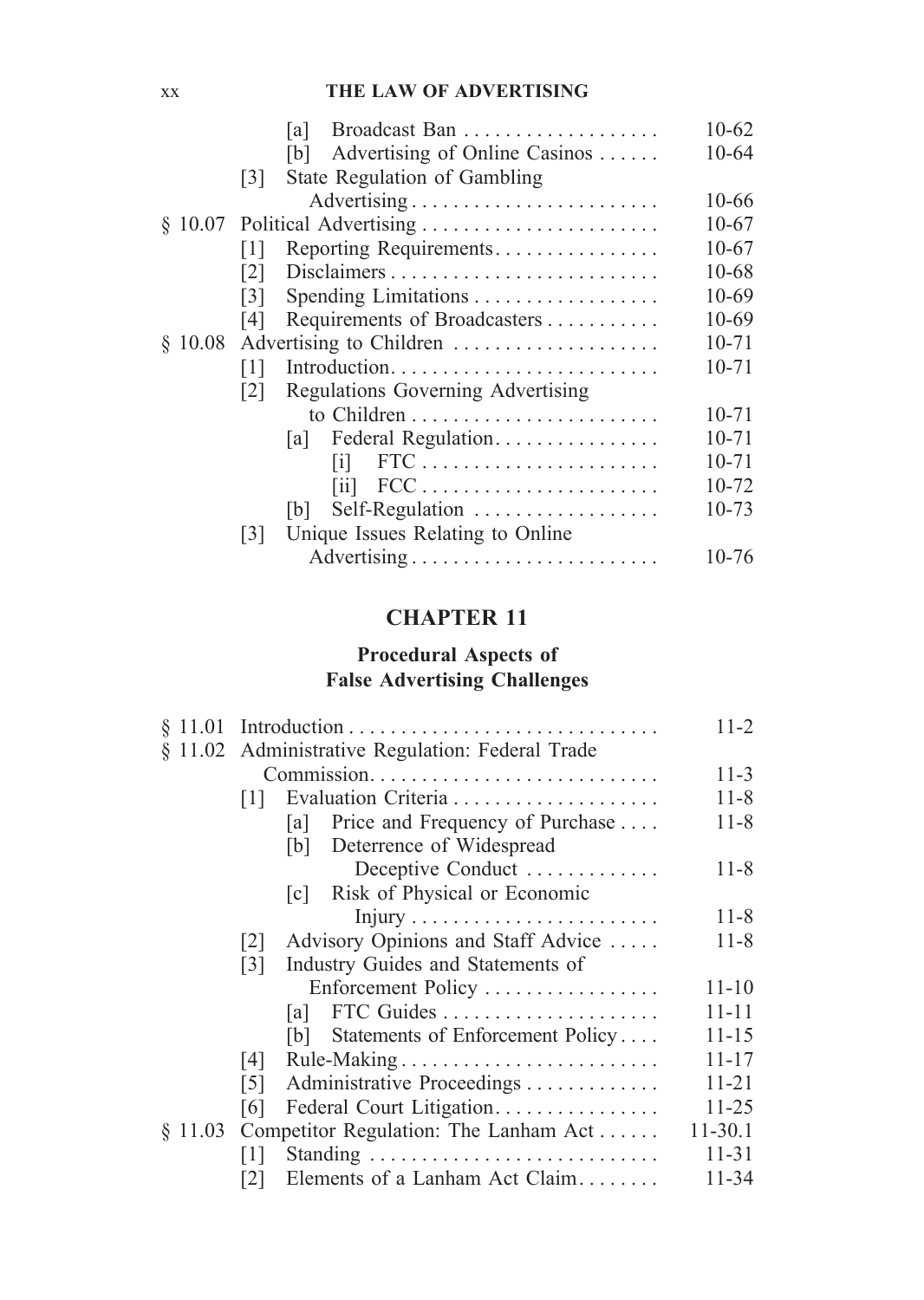|         | Expedited Discovery<br>$\lceil 3 \rceil$                 | 11-38.2     |
|---------|----------------------------------------------------------|-------------|
|         | Statute of Limitations<br>[4]                            | 11-38.2     |
| \$11.04 | State Law                                                | 11-38.4     |
|         | Competitor Actions<br>$\lceil 1 \rceil$                  | 11-38.4     |
|         | Consumer and Class Actions<br> 2                         | $11 - 40$   |
| \$11.05 | Self-Regulation Through The NAD, CARU,                   |             |
|         | NARB, DSSRC and ERSP.                                    | 11-48       |
|         | Cases Appropriate for NAD/ERSP/CARU<br>$\lceil 1 \rceil$ |             |
|         |                                                          | $11 - 51$   |
|         | Advertising That is Not National<br> a                   | $11 - 52$   |
|         | Technical Nature of Claims<br>[b]                        | $11 - 52.1$ |
|         | Case Lacks Merit<br>$\lceil c \rceil$                    | $11 - 52.1$ |
|         | Advertising Subject of Litigation<br>$\lceil d \rceil$   |             |
|         | or Court or Agency Order                                 | $11 - 52.1$ |
|         | Advertisement Was Permanently<br>[e]                     |             |
|         |                                                          | $11 - 52.2$ |
|         | Challenger Has Publicized the<br>[f]                     |             |
|         |                                                          | $11 - 53$   |
|         | $\lceil 2 \rceil$                                        | $11 - 53$   |
|         | Challenge Procedure<br>$\lceil 3 \rceil$                 | $11 - 53$   |
|         | Traditional NAD Procedure<br>[a]                         | $11 - 53$   |
|         | SWIFT Process<br>[b]                                     | 11-59       |
|         | Complex Track<br> c                                      | $11-60.1$   |
|         | [4]                                                      | $11-60.2$   |
|         | Reopening Closed Cases<br>$\lceil 5 \rceil$              | 11-60.4     |
|         | Referrals to Government Agencies<br>[6]                  | 11-60.5     |
| \$11.06 |                                                          | 11-60.7     |
|         | Pre-Screening by Networks<br>$\lceil 1 \rceil$           | $11-60.7$   |
|         | Challenges to Advertisements<br> 2                       | $11-62$     |
| § 11.07 | International Trade Commission                           | $11 - 64$   |

#### **CHAPTER 12**

#### **Remedies**

|                                           | $12-2$    |
|-------------------------------------------|-----------|
| Lanham Act Remedies<br> 1                 | $12 - 2$  |
|                                           | $12 - 2$  |
|                                           | $12 - 3$  |
|                                           | $12 - 5$  |
| [1] Standard for a Preliminary Injunction |           |
|                                           | $12-6$    |
|                                           | $12-9$    |
| [b] Likelihood of Success on              |           |
|                                           | $12 - 12$ |
|                                           |           |

(Rel. 21)